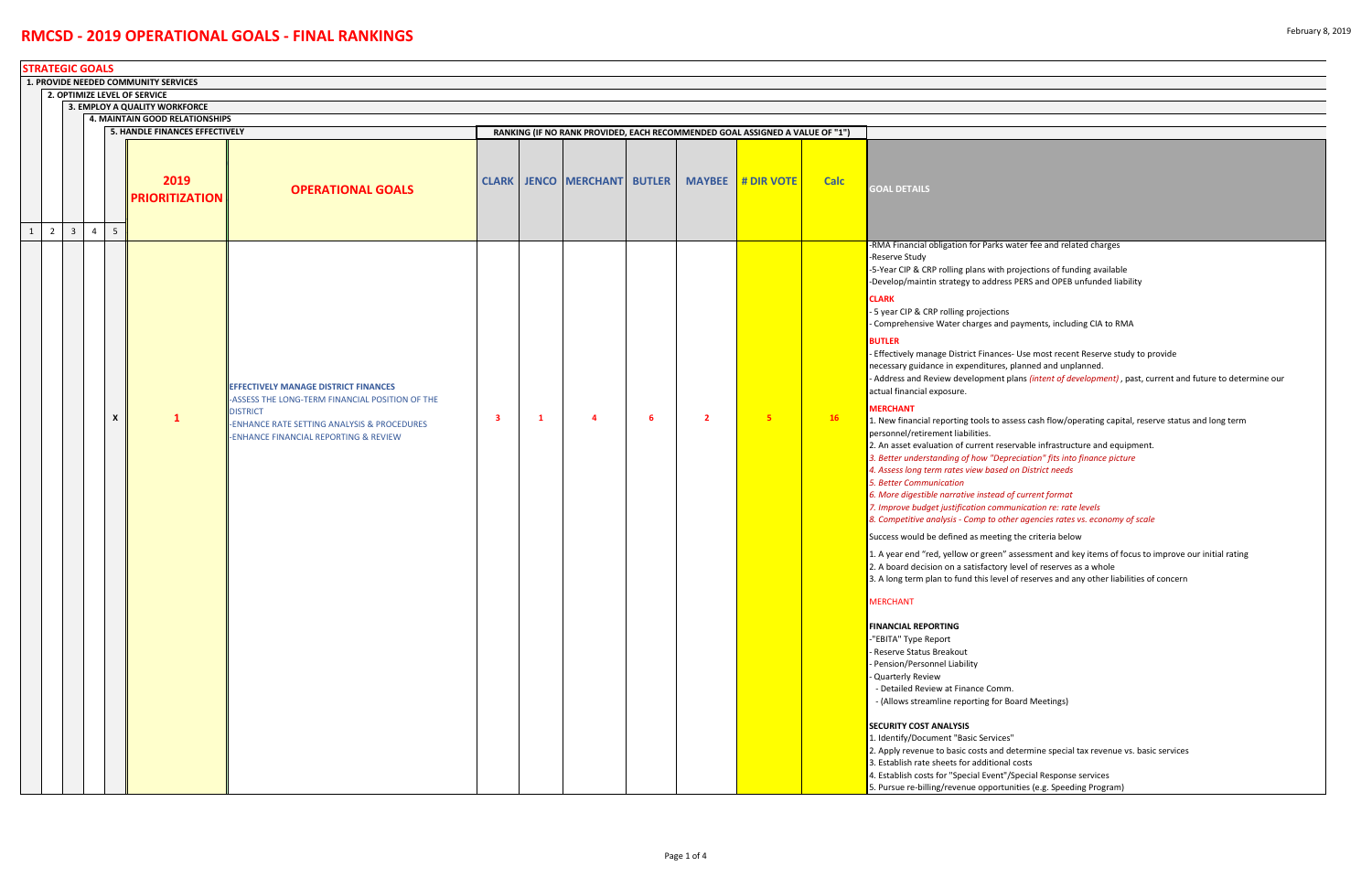18) for options - Determine Cost to Pursue new Bond Vote ‐Implement Emergency Well *Catrastrophic Plan* urrent extension expires 12/2020) tructure *‐Examine water storage options, eliminate non‐options*

|              | <b>STRATEGIC GOALS</b>                                          |                         |                |                 |                                       |                                                                                                               |                |                         |                                    |              |               |                                                                              |                 |                                                                                                                                                                                                                                                                                                                                                                                                                                       |
|--------------|-----------------------------------------------------------------|-------------------------|----------------|-----------------|---------------------------------------|---------------------------------------------------------------------------------------------------------------|----------------|-------------------------|------------------------------------|--------------|---------------|------------------------------------------------------------------------------|-----------------|---------------------------------------------------------------------------------------------------------------------------------------------------------------------------------------------------------------------------------------------------------------------------------------------------------------------------------------------------------------------------------------------------------------------------------------|
|              | 1. PROVIDE NEEDED COMMUNITY SERVICES                            |                         |                |                 |                                       |                                                                                                               |                |                         |                                    |              |               |                                                                              |                 |                                                                                                                                                                                                                                                                                                                                                                                                                                       |
|              | 2. OPTIMIZE LEVEL OF SERVICE                                    |                         |                |                 |                                       |                                                                                                               |                |                         |                                    |              |               |                                                                              |                 |                                                                                                                                                                                                                                                                                                                                                                                                                                       |
|              | 3. EMPLOY A QUALITY WORKFORCE<br>4. MAINTAIN GOOD RELATIONSHIPS |                         |                |                 |                                       |                                                                                                               |                |                         |                                    |              |               |                                                                              |                 |                                                                                                                                                                                                                                                                                                                                                                                                                                       |
|              |                                                                 |                         |                |                 | <b>5. HANDLE FINANCES EFFECTIVELY</b> |                                                                                                               |                |                         |                                    |              |               | RANKING (IF NO RANK PROVIDED, EACH RECOMMENDED GOAL ASSIGNED A VALUE OF "1") |                 |                                                                                                                                                                                                                                                                                                                                                                                                                                       |
| $\mathbf{1}$ | $\overline{2}$                                                  | $\overline{\mathbf{3}}$ | $\overline{4}$ | $5\overline{)}$ | 2019<br><b>PRIORITIZATION</b>         | <b>OPERATIONAL GOALS</b>                                                                                      |                |                         | <b>CLARK JENCO MERCHANT BUTLER</b> |              | <b>MAYBEE</b> | # DIR VOTE                                                                   | <b>Calc</b>     | <b>GOAL DETAILS</b>                                                                                                                                                                                                                                                                                                                                                                                                                   |
| X            |                                                                 |                         |                |                 | $\overline{2}$                        | <b>SECURITY Services</b>                                                                                      | -5             | $\overline{\mathbf{3}}$ | 3                                  | 3            | $\mathbf{1}$  | -5.                                                                          | 18              | <b>CLARK</b><br>- Ensure delivery of desired services identif<br><b>BUTLER</b><br><b>Establish a Master Plan for Security and Sa</b><br>- Establish a collaborative working relations<br>- Clarify and define areas of authority and r<br>Explore Alternative approaches to full are<br>Village, Equestrian Center).<br><b>JENCO</b><br>-Address Community perception<br>'-Review Measure J Bond (Prop 218) for opt                   |
| $\mathsf{x}$ |                                                                 |                         |                |                 | $\overline{\mathbf{3}}$               | <b>WATER Services</b><br>PERMIT EXTENSION<br>-20/20 WATER CONSERVATION PLAN UPDATE<br>-WATER CAPACITY OPTIONS | $\overline{2}$ | 4                       | 1                                  | $\mathbf{1}$ | 12            | 5                                                                            | 20 <sub>2</sub> | Implement Emergency Well Catrastrophic<br>-Water Rights Permit Extension (Current ex<br>-Plan for and manage aging infrastructure<br>-Examine water storage options, eliminate i<br><b>Guard against challenges</b><br>-Is there a way to store more water based c<br>-Is there a benefit to listing recreational ber<br><b>CLARK</b><br>-Water Rights Permit Extension; prior to 20<br>-Ensure full application of CIA water transfe |
| X            |                                                                 |                         |                | X               | 4                                     | <b>AGING INFRASTRUCTURE Management</b><br><b>RESERVES STUDY</b>                                               | -4             | $\overline{2}$          | $\overline{2}$                     | 10           | - 6           | 5 <sub>5</sub>                                                               | 24              | -5-Year Capital Replacement Plan<br>-Update long-term Infrastructure Plan<br><b>CLARK</b><br>- 5-Year CRP Projections<br>- Maintain CSD awareness of gov mandated<br><b>BUTLER</b><br>- Update long-term and 5-year Capitol Rep<br>Review and update Stormwater and Drain<br>Explore County and other available techne<br>comprehensive infrastructure information.                                                                   |

*‐Is there a way to store more water based on our permit that allows more diversion than present max storage? ‐Is there a benefit to listing recreational benefit as we lobby for greater storage capacity?*

rior to 2020 expiration er transfer fees/funds *(Move CIA DItch to Standalone CIA Ditch Goals item)* 

mandated additional LOS

pitol Replacement Infrastructure plans and Drainage Management plans ble technology available to District to provide

es identified by majority of fully informed, willingly funding constituents

ity and Safety

- relationship with RMA
- rity and responsibility between CSD & RMA
- to full area Security (commercial area, Hotel, Airport,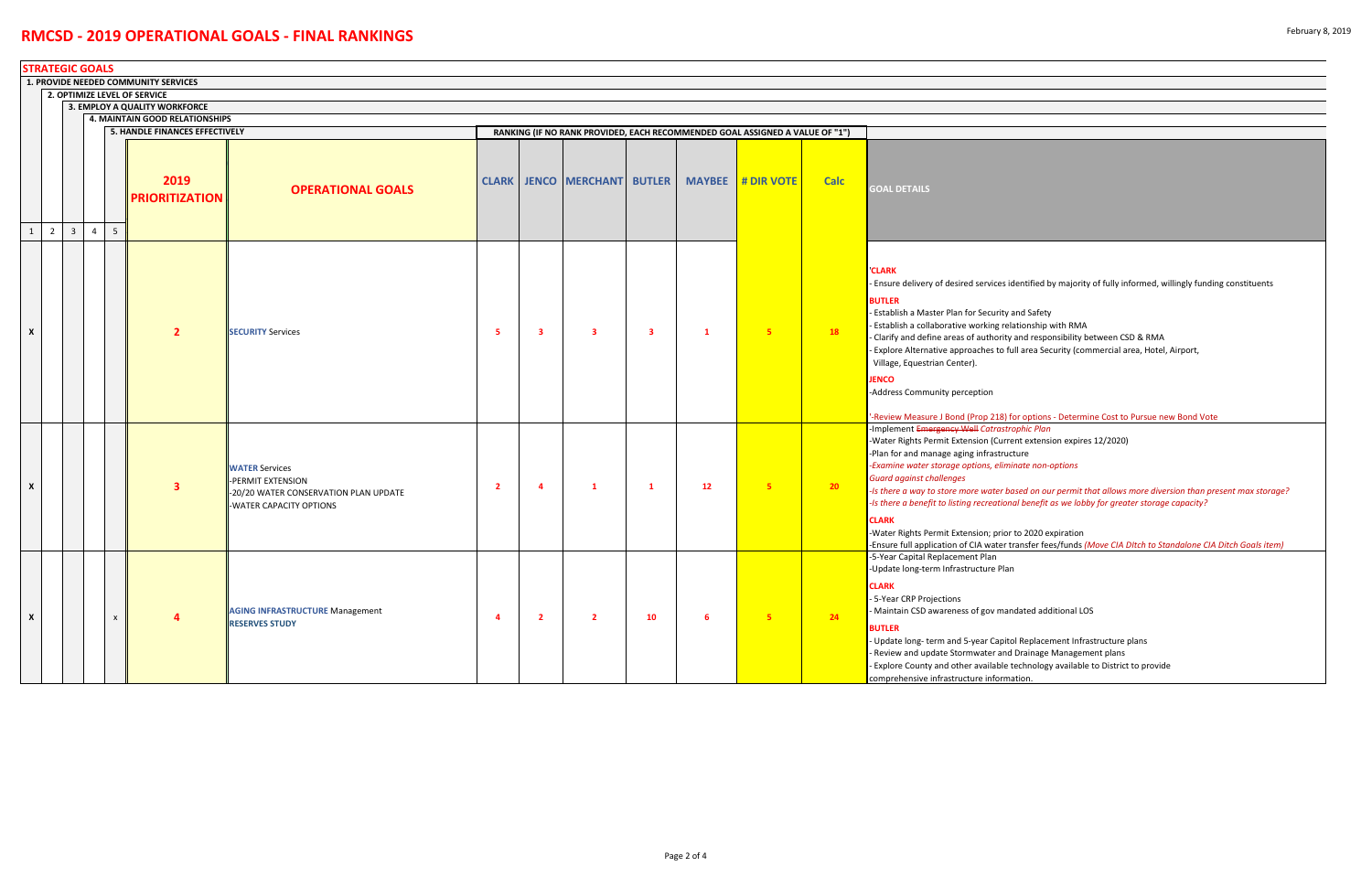| '-Workforce Incentives can range from financial, to adequate staffing levels, to tools to help accomplish workload. |
|---------------------------------------------------------------------------------------------------------------------|
| -Tools: desktop scanners, a functional GIS, updated software and training.                                          |
| -Proactive Storm Water Quality Management Plan                                                                      |
| -Comprehensive Detention Basin Management Plan                                                                      |
| -Review Measure K (Prop 218) for options - Determine Cost to Pursue new Bond Vote                                   |
| -1988 Stormwater Plan - Defines District responsbilities                                                            |
|                                                                                                                     |

of drainage facility maintenance desired by residents

| -Develop comprehensive 'needs analysis', in line with current gov regs, include projections of future needs and |
|-----------------------------------------------------------------------------------------------------------------|
| proposed new development. Financial Projections.                                                                |
| -Sewer (wipes), Recycling, Role of Security, Development etc.                                                   |

g the affairs of the District is adequately, municated to its constituents and the public at

unity Education & Outreach especially in areas of d security.

ined by Measure J tax vote; communicate LOS we Security needs through informed

t existing) non-budgeted services to only those of emergency or mandated govt. pplementary funding to be adopted. lities against resources and expectations

|                                                                 | <b>STRATEGIC GOALS</b> |                |                           |                |                                      |                                                                                                   |                |   |                                    |                |                         |                                                                              |             |                                                                                                                                                                                                                                                                                                                                                                                                                                            |
|-----------------------------------------------------------------|------------------------|----------------|---------------------------|----------------|--------------------------------------|---------------------------------------------------------------------------------------------------|----------------|---|------------------------------------|----------------|-------------------------|------------------------------------------------------------------------------|-------------|--------------------------------------------------------------------------------------------------------------------------------------------------------------------------------------------------------------------------------------------------------------------------------------------------------------------------------------------------------------------------------------------------------------------------------------------|
|                                                                 |                        |                |                           |                | 1. PROVIDE NEEDED COMMUNITY SERVICES |                                                                                                   |                |   |                                    |                |                         |                                                                              |             |                                                                                                                                                                                                                                                                                                                                                                                                                                            |
|                                                                 |                        |                |                           |                | 2. OPTIMIZE LEVEL OF SERVICE         |                                                                                                   |                |   |                                    |                |                         |                                                                              |             |                                                                                                                                                                                                                                                                                                                                                                                                                                            |
| 3. EMPLOY A QUALITY WORKFORCE<br>4. MAINTAIN GOOD RELATIONSHIPS |                        |                |                           |                |                                      |                                                                                                   |                |   |                                    |                |                         |                                                                              |             |                                                                                                                                                                                                                                                                                                                                                                                                                                            |
|                                                                 |                        |                |                           |                | 5. HANDLE FINANCES EFFECTIVELY       |                                                                                                   |                |   |                                    |                |                         | RANKING (IF NO RANK PROVIDED, EACH RECOMMENDED GOAL ASSIGNED A VALUE OF "1") |             |                                                                                                                                                                                                                                                                                                                                                                                                                                            |
|                                                                 |                        |                |                           |                | 2019<br><b>PRIORITIZATION</b>        | <b>OPERATIONAL GOALS</b>                                                                          |                |   | <b>CLARK JENCO MERCHANT BUTLER</b> |                | <b>MAYBEE</b>           | # DIR VOTE                                                                   | <b>Calc</b> | <b>GOAL DETAILS</b>                                                                                                                                                                                                                                                                                                                                                                                                                        |
| $\mathbf{1}$                                                    | 2 <sup>1</sup><br>X    | $\overline{3}$ | $\overline{4}$            | 5 <sup>5</sup> | 5                                    | <b>OPTIMIZE ORGANIZATIONAL STRUCTURE</b><br><b>Explore INCENTIVES to RETAIN QUALITY WORKFORCE</b> | -1             |   | 5                                  | 12             | 5                       | $\overline{4}$                                                               | 23          | -Address existiing staffing level challenges<br>-Optimize organizational form<br>-Accommodate growing regulatory requirements<br>-Accommodate growth of CSD role CLARK<br>-Create a model for succession and cross functional lea<br><b>CLARK</b><br>Maintain details from 2018<br><b>JENCO</b><br>-Quality Workforce<br>'-Workforce Incentives can range from financial, to add<br>-Tools: desktop scanners, a functional GIS, updated so |
| $\boldsymbol{\mathsf{x}}$                                       |                        |                |                           |                | 6                                    | STORMWATER/ DRAINAGE Services                                                                     | -6             |   | -6                                 | <b>11</b>      | 8                       | $\overline{4}$                                                               | 31          | -Proactive Storm Water Quality Management Plan<br>-Comprehensive Detention Basin Management Plan<br>-Review Measure K (Prop 218) for options - Determine<br>-1988 Stormwater Plan - Defines District responsbilities<br>-Collaboration ongoing<br>-ID Additional costs for extra level of drainage facility n<br><b>CLARK</b>                                                                                                              |
|                                                                 |                        |                | X                         |                |                                      | <b>Facilitate ENHANCED COMMUNITY EDUCATION AND</b><br>OUTREACH (COMMUNICATION)                    | 10             | 5 |                                    | -8             | 15                      | $\overline{a}$                                                               | 38          | -Develop comprehensive 'needs analysis', in line with<br>proposed new development. Financial Projections.<br>-Sewer (wipes), Recycling, Role of Security, Developme<br><b>CLARK</b><br>-Assure that information regarding the affairs of the D<br>appropriately and effectively communicated to its con<br>large.<br><b>BUTLER</b><br>Enhance Transparency in Community Education & Ou<br>water, development, finance and security.        |
|                                                                 |                        |                | $\boldsymbol{\mathsf{x}}$ |                | 8                                    | Review and reinforce CSD and RMA RESPONSIBILITIES                                                 | 11             |   |                                    | 4              | $\overline{\mathbf{3}}$ | 3 <sup>2</sup>                                                               | 18          | <b>CLARK</b><br>Provide LOS (level of service) defined by Measure J ta<br>Determine additional community Security needs thro<br>outreach                                                                                                                                                                                                                                                                                                   |
|                                                                 |                        |                |                           | X              | 9                                    | <b>Expand Board Policy to ESTABLISH GREATER FIDUCIARY</b><br><b>RESPONSIBILITY</b>                | $\overline{7}$ |   |                                    | $\overline{7}$ | $\overline{4}$          | 3 <sup>2</sup>                                                               | <b>18</b>   | BUTLER: Change "vs." to "and"<br>-Limit proposals for expanded (not existing) non-budge<br>compliance. Require separate supplementary funding<br>-Review Organizational responsibilities against resourd<br><b>CLARK</b><br>-Maintain 2018 goals details                                                                                                                                                                                   |

y requirements ‐Accommodate growth of CSD role **CLARK** d cross functional learning.